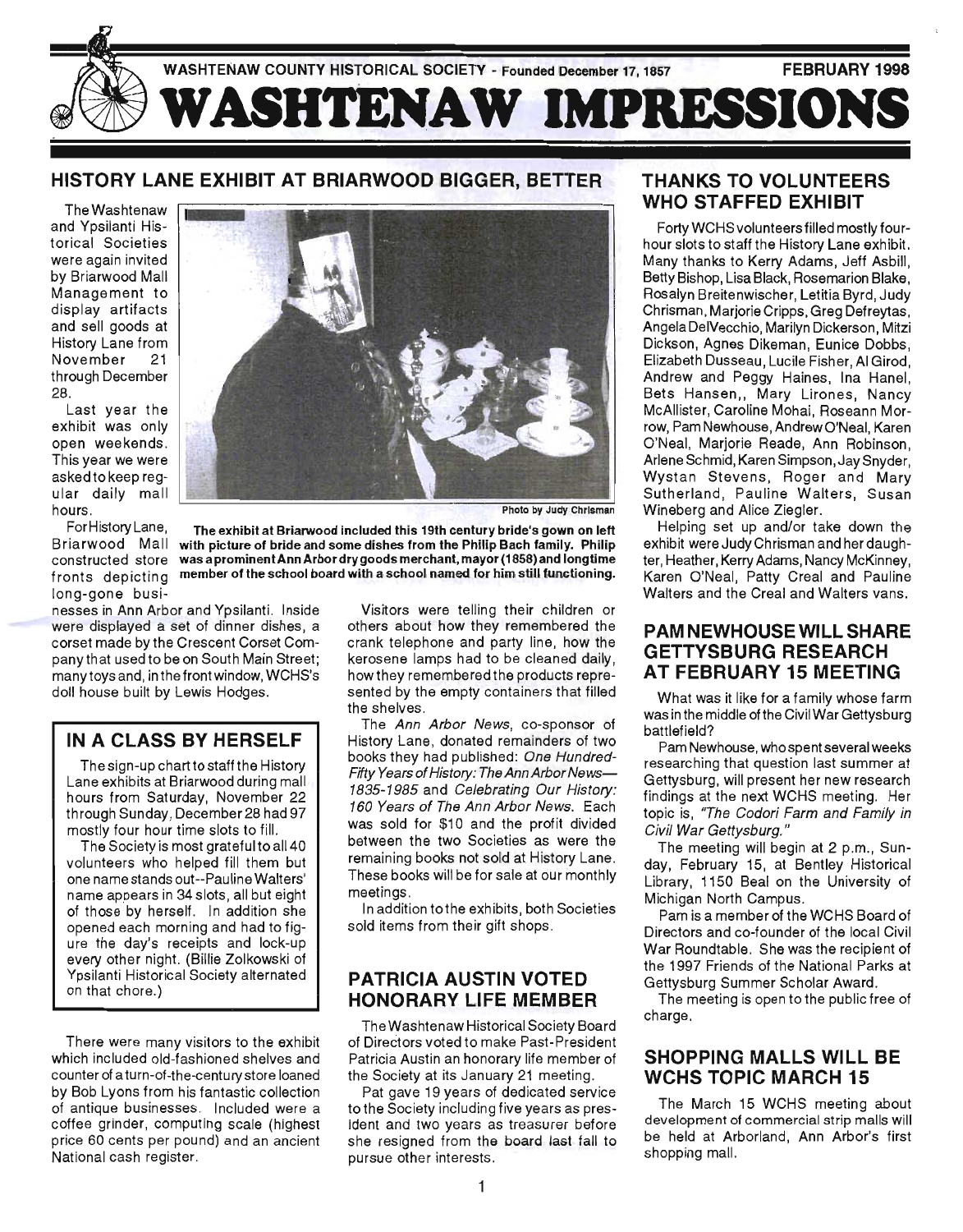# **TIPS FOR PRESERVING FAMILY PHOTOS, HISTORY**

"Lyrics of an old African folk song say that when an old person dies it's as if a library was burned down," Marianne Behler said in introducing her talk to the November WCHS audience.

Looking through her aunt's family photo album as a child first sparked her interest in preserving family photos and family history.

When her aunt went to a nursing home, Marianne would take her album when she went to visit. Each time they looked at it, Marianne would get more information from her aunt.

As an outgrowth of her own interest, Marianne, an Ann Arbor native, is now a Creative Memories instructorteaching classes on how to preserve photos safely, ways totell yourfamily story and create heirloom quality albums and offering photo-safe albums and supplies.

Creative Memories (CM), the company she represents, now ten years old, offers photo safe albums and supplies along with all the how-to at hands-on classes and workshops.

"Photos often end up in shoe boxes and envelopes," she noted. "People wonder if there is any help in organizing their photos and where do they begin.

"You'll feel less overwhelmed by sorting years of photos if you begin with the most recent ones first. Get this year's photos into the album and add new ones as you receive them.

"When you tackle the rest, sort by decades first, then by approximate years and put them into albums.

"My first advice is not to try to preserve photos in 'magnetic' albums. In those you put your precious pictures between sticky cardboard and plastic overlay.

"The plastic contains polyvinyl chloride (PVC). That's fine for webbing in our lawn furniture, but not to store photos. That type of album creates a gas sandwich that eats up our pictures.

"So, for some people, their very first project is to rescue their photos. That reminds me to talk about how to safely write on the backs of pictures."

She said her father had written on the back of pictures. "Now the impression of everything he wrote has come through and breaks down the emulsion layer of the pictures. CM offers a special pencil that is safe to use on the back of pictures .

"Don't let the story of each photo get lost. Write on it the event, who, what, when and where. You can take pictures off the wall too and record that information on the back.

"For intermediate storage, you can use



Albert Amon West (1845-1928) Mr. West, a great-grandfather of our speaker, Marianne Behler, is one of the ancestors in her family history photo album. He was, himself, a grandson of Ebenezer and Elizabeth West who came toAnn Arbor in 1832 from New York state.

clear plastic envelopes, if they contain no harmful acids, before making keepsake albums.

"You can be pretty sure that the inexpensive albums you find at local discount stores aren't safe. The magnetic type will yellow your pictures and eventually turn themto dust. Old-fashioned corners aren't safe either. Choose acid free pages and corners .

"The scrapbook photo album allows the greatest flexibility. You can document family history right on the scrapbook pages and display mementos right along with photos.

"People also have newspaper articles, children's art work or other things they want to put in.

"There are both permanent and nonpermanent mounting choices that are safe. "For non-permanent she advised a safe type of corner or a sleeve. CM offers safe photo tape for permanent mounting.

"Heat, light and humidity will affect photos. They do not belong in attics or basements. Store them where you live--in living room, family room or den, preferably at a temperature range of 65-70 degrees. Don't pile them on top of one another. Albums of

photos should be stored vertically.

"Historical photos should be black and white because they will last a lot longer. However, if you take black and white film to a regular photo finisher they will develop it on color paper with its shorter life ." She recommended Ivory Photo for black and white work.

"Never put original newspaper clippings in the album because the paper contains acid and lignin. Copy the clipping on acidfree paper and mount with safe mounting tape."

The first album she made was a holiday album of recent pictures. As the family got bigger and moved away it was hard for all be together at one time. She wanted the albums to show her grandchildren.

She also made a postcard album. Her father had a collection of postcards, some dating from the turn of the 20th century. She did research on postcards at the library.

"A historical album is probably the most challenging and most rewarding type you can make for your family.

"Sharing family stories brings a family together and gives it a sense of identity. Also, the stories of your own past, your childhood, unless you share that part of your history, will be gone forever."

She recommended a couple of good beginner's books on interviewing family members to preserve family history. They are, To Our Children's Children: Preserving Family History for Generations To Come by Bob Green and How To Outlive Your Lifetime by Timothy W. Polk.

"The first has a whole series of questions to challenge us to not only interview other people but also to help us tell our own . stories.

"The second also has lots of questions. It starts off with chapters on why do anything, how to delight your descendants, how to make your mark and how to do family research.

"People who have been doing genealogical research are probably beyond these but they are good for beginners.

For more information about classes and materials you may cali Marianne Behler at (734) 662-56780rwrite her at 1955 Pauline Blvd., Suite 150, Ann Arbor, MI 48103. She has offered to give an album to the WashtenawCounty Historical Society when ten or more people from the Society attend one of her hands-on classes .

Workshops are scheduled: Wednesday February 11, Thursday, February 19, Wednesday March 4, Saturday, March 7 and Thursday March 19.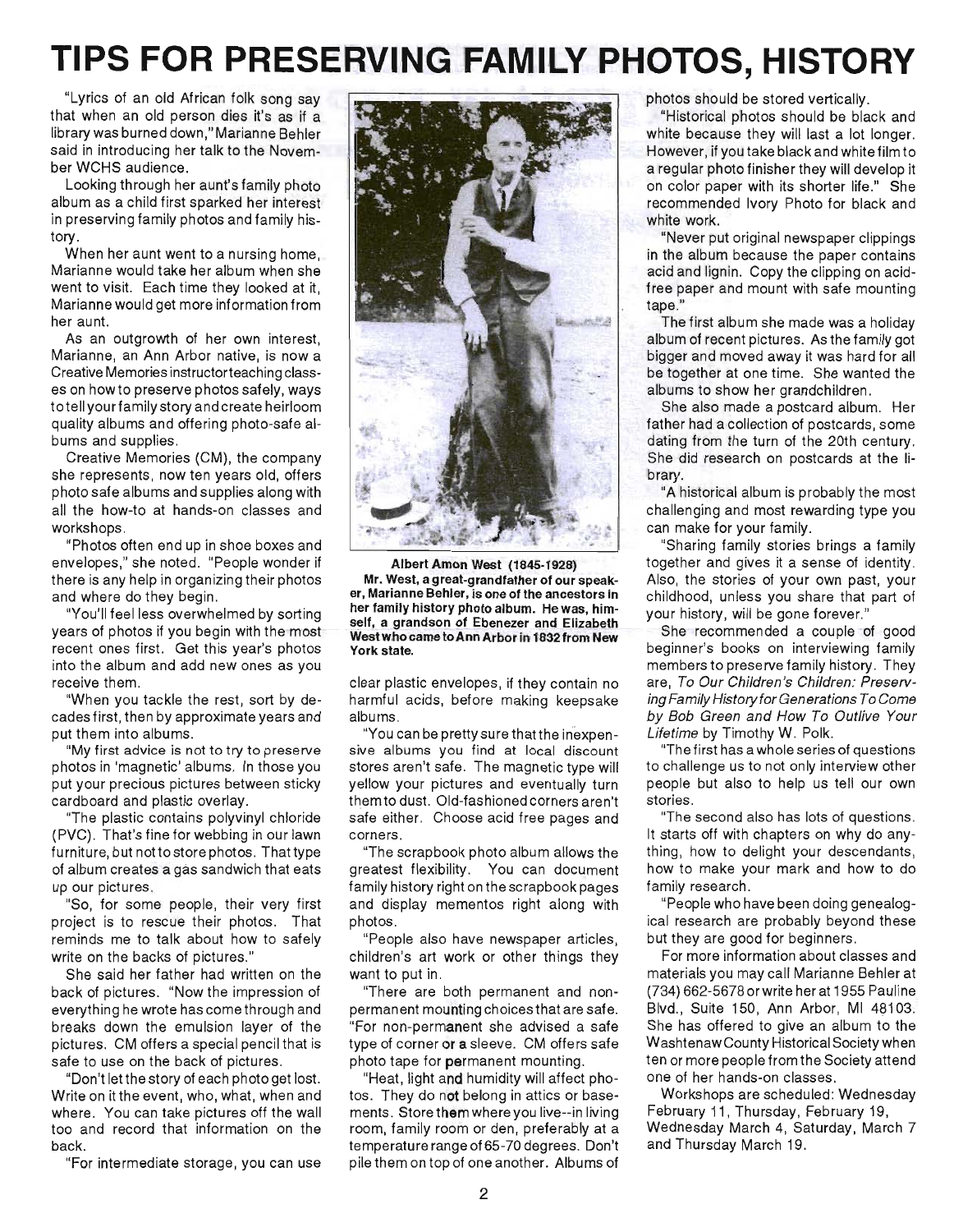# **CERTIFICATES OFFERED**

Hand-lettered certificates, framed if desired, are offered free of charge, byWCHS to organizations, businesses, churches, schools etc., for milestone anniversaries. Information: 663-8826.

# **ARTIFACTS TO DONATE?**

Anyone wishing to donate an artifact to WCHS may contact Judy Chrisman, collections chair, at 769-7859 or by mail, 1809 Dexter Ave., Ann Arbor, MI 48103.

## **1880 BIRDSEYE MAP, 1896 'HEADLIGHT' FOR SALE**

The 1896 "Headlight" magazine reprint, picturing Ann Arbor 100 years ago and the 1880 birdseye map of Ann Arbor will be for sale at monthly meetings.

"Headlight" is \$10 at meetings or by mail at an additional \$3 charge for postage and handling. Maps will be available rolled and boxed for \$10 plus \$3 postage and handling.

Our Society sold about 200 reprints of "Headlight" at History Lane at Briarwood Mall during the holidays.

## **PRESERVATION CONFERENCE**

The Michigan Historic Preservation Network will present its 18th annual conference, "Of The People, By The People, For The People: Working With Government To Get The Jobs Done," April 3-4 in Lansing. Fee. Information: (248) 625-8181.

#### **WCHS HAS 63% OF POINTS**  NEEDED FOR MEMORY BOOK

WCHS now has 12,787 Bill Knapp's Restaurant points, 63% of the 20,000 needed for a memory book to record names of donors to our Museum on Main Street.

Anyone who eats at Knapp's may request a yellow points slip from the cashier each time. One point is given for each dollar spent. Please give or send to Alice Ziegler, 537 Riverview Dr., Ann Arbor, MI 48104.

# **BOOK SHOW, FAIR APRIL 5**

The 27th Michigan Antiquarian Book and Paper Show and the 9th Genealogy and History Book Fair will both be held Sunday, April 5, at the new Lansing Center, three blocks east of the Capitol. Fee. Information: (517) 332-0112.





Photo by Judy Chrisman

Some toys on display in History Lane at Briarwood Mall during the holidays. Doll on right Is named Miss Emily. She is seated In Orange Risdon's high chair. He surveyed the Chicago Road (Michigan Avenue) and founded Saline.

#### **BOOK COMMITTEE GEARING UP AFTER HOLIDAY BREAK TO PRODUCE 'ANN ARBOR REVISITED' PHOTO BOOK**

The Historical Society's Book Committee is again focusing its efforts to produce a book of Ann Arbor's history using photographs and a 'then and now' concept. The committee includes Judy Chrisman, Ina Hanel, Louisa Pieper, Marjorie Reade, Grace Shackman and Pauline Walters.

The concept is to use early photographs followed by additional photos showing subsequent uses of the site and/or building, including a current view. Small diagrams will be used to aid the reader in visualizing the location. Publication is expected in early fall, 1998.

Hazel Proctor, of Proctor Publications and past-president of the Society, will custom design the cover and layout and prepare the manuscript for publication. All the work of the committee and Proctor Publications is being donated. Printing 2,000 copies, however, will cost approximately \$9,000 to \$10,000. We are looking for a sponsor.

Readers, if you have any old photos that could be considered for use in the project, please call Pauline Walters at (734) 663- 2379. There will be 11 chapters: maps, early settlement, neighborhoods, commercial businesses, city and other services, schools, religious buildings, University of Michigan, hospitals and "Tree City" open spaces.

## **WASHTENAW--A PUZZLING NAME FROM THE CHIPPEWA**

There has been much disagreement about the meaning of the name of our county, Washtenaw.

In a talk printed in Washtenaw Impressions in December 1945, Attorney George J. Burke mentioned four explanations that had been put forth over the years. They were:

(1) "No white people"

(2) Any large stream or river, after an Indian of the same name living at the mouth of the river

(3) Wash-te-nong, or place of Washington, the Great Father

(4) Washtenong, "the land beyond" or "further off country." '

In an editor's note, Emerson F. Greenman, then curator of the Division of Great Lakes in the University Museum of Anthropology, was reported to strongly favor the last one.

"The word is unmistakably from a Central Algonquian language and the literal translation, 'distant place' would serve as the equivalent of our homelier phrase, 'back country'to the Indians viewing it from the new settlements around Detroit," he said.

A Mr. R. V. Williams of Owosso, quoted in Chapman's 1881 county history, who claimed to speak Chippewa, an Algonquian language, agreed with the literal translation as "further off country" or "the land beyond" but said he didn't know how it came to be applied to our county

because the Chippewa didn't. To them, Washtenong meant the area watered by the Grand River. Only a little of Washtenaw's Sharon Township drains into a branch of the Grand.